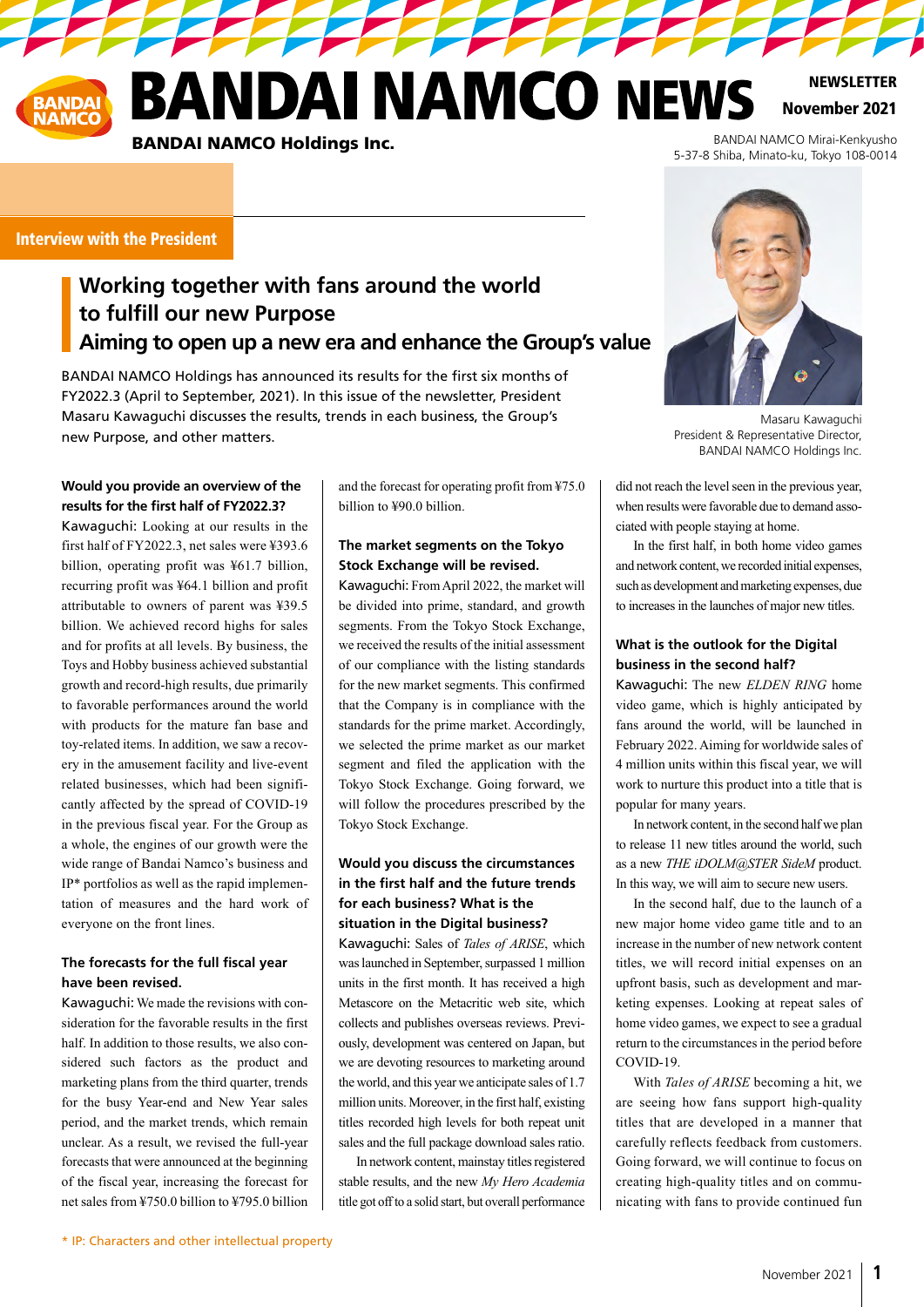**Looking ahead, what circumstances will the Toys and Hobby business face?** Kawaguchi: In preparation for the busy Yearend and New Year sales period, the largest of the year, in Japan we will launch established IP products, such as *KAMEN RIDER* and *PRETTY CURE!*; new IP products, such as *Demon Slayer: Kimetsu no Yaiba*; and buzzcreating products, such as *Tamagotchi*. In addition, to address growing demand for *Gundam* plastic models around the world, further expansion of our manufacturing system is currently an urgent issue. We are now considering this issue from a variety of perspectives, and we plan to take action quickly. In the Toys and Hobby business overall, we will launch multiple IP in the second half, including *Digimon: Digital Monsters*, for which a new anime has started, and we anticipate expenses as we plant seeds for the next fiscal year and thereafter. We also anticipate increased transportation costs, etc., and expenses related to the consolidation of bases overseas.

We are aiming to expand the global toys and hobby business. To that end, it will be necessary to implement further collaboration with the Unit's Digital business. The Digital business has succeeded overseas ahead of the Toys and Hobby business, and it has a high degree of affinity with products for the mature fan base. In terms of organization, as mentioned, we will move ahead with the consolidation of companies and bases in each region. We will further strengthen



### **What is the situation in the Visual and Music business?**

Kawaguchi: In the first half, contributions to results were made by licensing revenues, such as from game apps for overseas markets, and by sales of core IP packaged products. We were also able to hold a larger number of live events than in the previous year due to the relaxation of restrictions. In the second half, in line with the characteristics of IP and fans, we will hold live events combining real elements with online distribution, e-commerce, and new technologies. The restrictions on the number of people attending events will be relaxed, but we plan to hold fewer events than in the first half. Licensing revenues are expected to return to normal in the second half.

#### **What is the situation in the Creation business?**

Kawaguchi: In the first half, product revenues rose due to an increase in new products, such as *Mobile Suit Gundam Hathaway* and the *Love Live!* series. However, because the business model involves recording costs upfront, the contribution to profits was limited. Also, *Gundam* commercialization-rights revenues were favorable, but GUNDAM FACTORY YOKOHAMA, a base for communicating IP information, was affected by COVID-19.

over the long term. In addition, in the game world there is also an ongoing shift toward fun that leverages the Metaverse. This holds the possibility for the creation of entirely new ways of enjoying entertainment and spending time. We will also implement initiatives in these types of new fields.

#### **What are the trends in the Toys and Hobby business?**

Kawaguchi: The Toys and Hobby business had favorable results in the first half. With products for the mature fan base, such as *Gundam* plastic models, collectible figures and lottery-related products, new customers that had originally been acquired through demand associated with the trend toward people staying at home have now became established fans. Overseas, in regions that have been positioned as key markets, such as North America and China, the expansion of categories and sales routes contributed to our results. In Japan, products leveraging new IP, such as *Demon Slayer: Kimetsu no Yaiba*, continued to record favorable results. Certain toy-related items were also popular. These included capsule toys, which expanded to include new customers, such as women; trading-card games for overseas markets, such as *DRAGON BALL* and *Digimon: Digital Monsters*; and confectionery products that incorporate entertainment value.

# **Reorganizing the IP Production Unit in order to bolster IP creation and production capabilities**

Since October, this business has been gradually consolidating production studios, which had been distributed over more than 20 locations, into the new office in Ogikubo, Tokyo. We are aiming to enhance production capabilities by establishing an environment in which creators can focus on production in a safe, secure manner.

#### **A reorganization of the IP Production Unit has been announced.**

Kawaguchi: On April 1, 2022, in the Visual business, we will combine SUNRISE INC., the visual business operations of BANDAI NAMCO Arts Inc., and BANDAI NAMCO Rights Marketing Inc. Also, in the music and live events businesses, we will combine the music business operations of BANDAI NAMCO Arts Inc., BANDAI NAMCO Live Creative Inc., and SUNRISE Music INC.



Through this reorganization, we will leverage the different know-how and strengths and effectively utilize the IP and music held by these companies. In this way, we will further strengthen the IP creation and production capabilities that are the core of the IP axis strategy. Moreover, we expect to activate human resources within the Unit by bringing together staff who have abundant personal connections, and expanding points of contact with external partners.

#### **What is the situation in the Amusement Facility business?**

Kawaguchi: In the first half, the business was influenced by the state of emergency declaration, but sales at existing facilities in Japan were up 39.1% from the same period of the previous fiscal year, due in part to the effects of IP campaigns, such as for *Tokyo Revengers*. Overseas, facilities in the U.K., Hong Kong, China, posted recoveries. Moreover, sales of amusement machines are following a basic trend of recovery. Looking at the business overall, there was also an effect from the structural reform initiatives implemented at the end of last fiscal year, and we were able to return to profitability in the first half. In the second half, we will continue working to enhance efficiency while carefully monitoring trends around the world.

In operations, we will advance development initiatives that leverage Bandai Namco's distinctive strengths by combining Group resources, such as IP, products, and

# **Bandai Namco's Purpose: The Most Important Concept**

- Bandai Namco exists to share dreams,
- fun and inspiration with people around the world.
- Connecting people and societies in the enjoyment of
	- uniquely entertaining products and services,
- we're working to create a brighter future for everyone.

services, with the planning and operations capabilities of amusement facilities. From November, we have started a collaborative campaign with *Demon Slayer: Kimetsu no Yaiba*, and this campaign has gotten off to a good start. Going forward, we will work to create buzz for the busy Year-end and New Year sales period while carefully watching changes in the operating environment.

#### **The next Mid-term Plan will start from April 2022.**

Kawaguchi: Results in the first half were favorable, but there are still many issues, tasks that have not been completed, and points to address. Under the next Mid-term Plan, we intend to advance initiatives based on strategies that address these matters. We will provide further information about detailed strategies in the newsletter.

**The Company has announced the formulation of its Purpose and the introduction of a new corporate logo.** Kawaguchi: We are aiming for sustained growth in global markets. Accordingly, in formulating the strategies in the next Mid-term Plan, we held discussions from a variety of perspectives. As one part of those efforts, to enhance our unity and comprehensive strength under the ALL BANDAI NAMCO concept, we realized that it would be necessary to reconsider our starting points as a company, asking ourselves if we are focused on society and fans, and what the meaning of Bandai Namco's existence is.

Based on these considerations, from the next Mid-term Plan, in place of the mission and vision that are our corporate philosophy, we decided to formulate our Purpose, which is the most important concept for the Group and expresses the meaning of our existence for society and the reason why we conduct business operations and corporate activities. In addition,

Bandai Namco's Purpose

the current logo was created when Bandai and NAMCO integrated in 2005, with a theme of the fusion of two companies. More than 15 years have now passed, and at this point we are advancing to the next stage. Accordingly, with consideration for the connotation the word "purpose", we decided to introduce a new logo.

We finalized the Purpose following two years of deliberations, based on internal and external corporate image research and factors that arose from discussions among employees in each region. Fundamental to our Purpose is the idea of connecting and working together to create things. Through our entertainment, Bandai Namco strives to forge connections among fans around the world, to brings smiles to people's faces, and to foster happiness. Going forward, with pride in the meaning of Bandai Namco's existence, devotion to IP, and a sincere approach to all stakeholders, we will work together to open up a new era. In this way, we will strive to enhance the Group's value.

# **Fun for All into the Future**